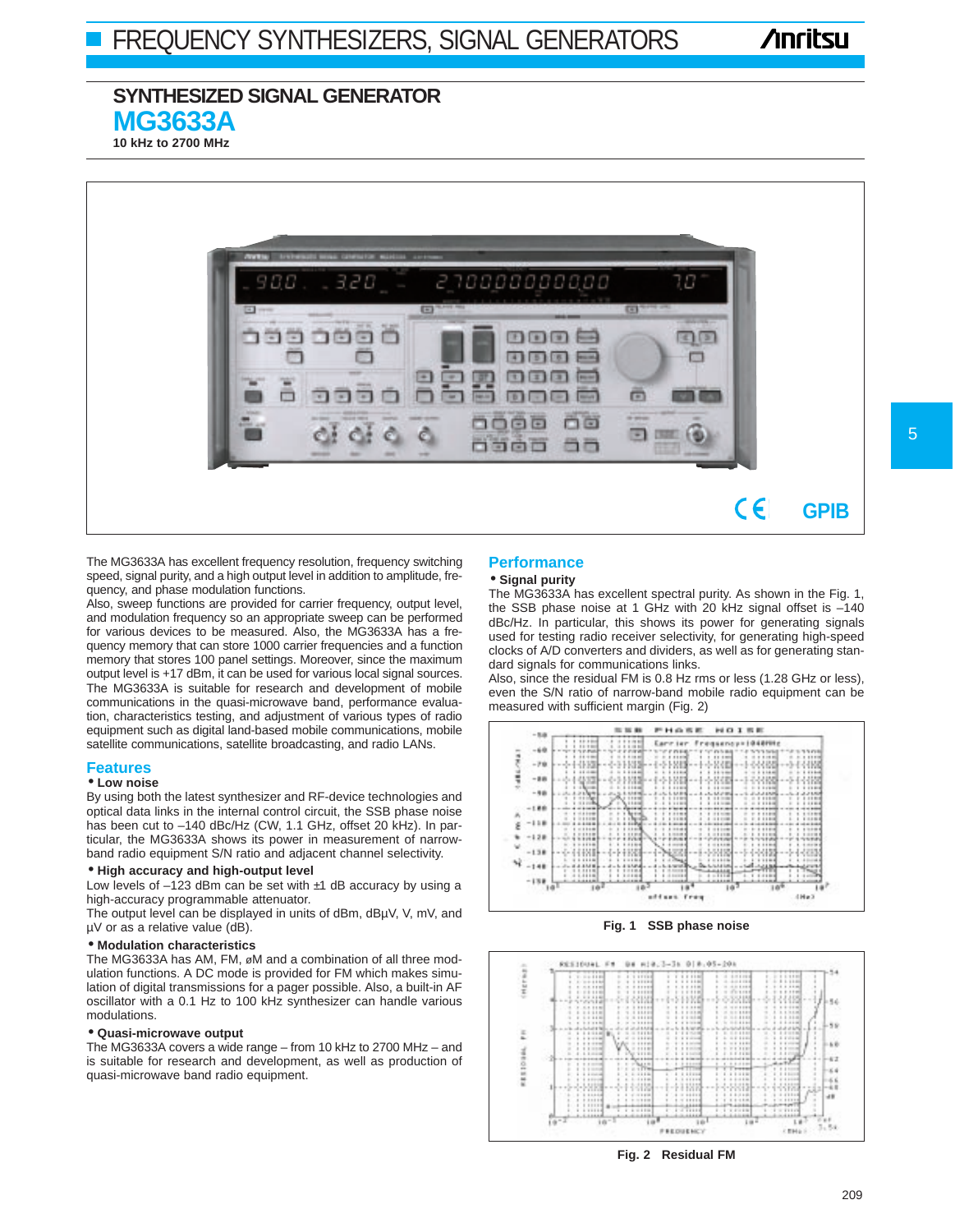# **Anritsu**

#### • **Output level characteristics**

A maximum output of +17 dBm can be obtained over a wide frequency range so 2-signal or 3-signal testing can be done easily. A high-accuracy highly-reliable programmable attenuator (life cycle over 3 million times) is used and since flat output characteristics are obtained by internal calibration over a wide range from 10 kHz to 2.7 GHz, it is effective for testing antennas and cables (Fig. 3).

Moreover, compensation data for obtaining flat levels at cable ends can be input by using a power meter, GPIB, controller, and frequency-response compensation software (option).

#### • **Continuously variable output level**

The MG3633A can output continuously-variable signals in a 20 dB range with 0.1 dB steps at any level.

This is especially convenient for measuring the dynamic range of magnetic tape and squelch sensitivity of radios which produce hysteresis phenomenon as a result of level variation.

#### • **AM**

A high-accuracy AM wave is generated over a wide frequency range (Fig. 4). Countermeasures against carrier-wave variation due to vibration permit even SSB radio equipment to be tested with confidence.

#### • **FM**

FM with a maximum frequency deviation of 3.2 MHz is possible (1.28 to 2.7 GHz). Also if the frequency deviation is too low, automatic operation is carried out in the stabilized DC-FM mode so even digital data transmission equipment such as pagers can be tested (Fig. 5).



**Fig. 3 Output level frequency response** 

### **Specifications**



**Fig. 4 AM modulation frequency characteristics**





| <b>Specifications</b> |                                    |                                                                                                                                                                                                                                                                                                                                  |                     |                          |  |  |  |  |  |
|-----------------------|------------------------------------|----------------------------------------------------------------------------------------------------------------------------------------------------------------------------------------------------------------------------------------------------------------------------------------------------------------------------------|---------------------|--------------------------|--|--|--|--|--|
| Carrier<br>frequency  | Range                              | 10 kHz to 2700 MHz                                                                                                                                                                                                                                                                                                               |                     |                          |  |  |  |  |  |
|                       | Resolution                         | $0.01$ Hz                                                                                                                                                                                                                                                                                                                        |                     |                          |  |  |  |  |  |
|                       | Accuracy                           | Same as that of the reference oscillator                                                                                                                                                                                                                                                                                         |                     |                          |  |  |  |  |  |
|                       | Internal reference<br>oscillator*1 | Frequency: 10 MHz<br>Start-up characteristics: After 30 minutes of operation: $\leq 1 \times 10^{-7}$ /day, after 60 minutes of operation: $\leq 5 \times 10^{-8}$ /day,<br>Aging rate: After 24 hours of operation: $\leq$ 2 x 10 <sup>-8</sup> /day,<br>Temperature characteristics: $\pm 5 \times 10^{-8}$ /day, (0° to 50°C) |                     |                          |  |  |  |  |  |
|                       | External reference<br>signal input | 10 MHz, TTL Level, BNC connector on rear panel                                                                                                                                                                                                                                                                                   |                     |                          |  |  |  |  |  |
|                       | Reference signal output            | 10 MHz, TTL Level, BNC connector on rear panel                                                                                                                                                                                                                                                                                   |                     |                          |  |  |  |  |  |
|                       | Switching time                     | ≤10 ms (time from last command until frequency has stabilized to within ±500 Hz of set frequency, during remote<br>operation)                                                                                                                                                                                                    |                     |                          |  |  |  |  |  |
|                       | Range                              | $-143$ to $+23$ dBm                                                                                                                                                                                                                                                                                                              |                     |                          |  |  |  |  |  |
|                       | <b>Units</b>                       | dBm, dBuV, V, mV, µV (Terminated and open voltages are selectable for dBuV, V, mV or µV.)                                                                                                                                                                                                                                        |                     |                          |  |  |  |  |  |
|                       | Resolution                         | 0.1 dB                                                                                                                                                                                                                                                                                                                           |                     |                          |  |  |  |  |  |
|                       | Frequency response                 | ±0.5 dB referred to 0 dBm (<1280 MHz), ±1 dB referred to 0 dBm (≥1280 MHz)                                                                                                                                                                                                                                                       |                     |                          |  |  |  |  |  |
|                       | Accuracy                           | Frequency<br>Output level                                                                                                                                                                                                                                                                                                        | 10 kHz to <1280 MHz | ≥1280 MHz                |  |  |  |  |  |
|                       |                                    | $+17.1$ to $+23$ dBm                                                                                                                                                                                                                                                                                                             |                     | $\equiv$                 |  |  |  |  |  |
|                       |                                    | $+15.1$ to $+17$ dBm                                                                                                                                                                                                                                                                                                             | $±1$ dB             |                          |  |  |  |  |  |
| Output                |                                    | $-122.9$ to $+15$ dBm                                                                                                                                                                                                                                                                                                            | $±1$ dB             | $±2$ dB                  |  |  |  |  |  |
|                       |                                    | $-132.9$ to $-123$ dBm                                                                                                                                                                                                                                                                                                           | $±3$ dB             | $±4$ dB                  |  |  |  |  |  |
|                       |                                    | $-143$ to $-133$ dBm                                                                                                                                                                                                                                                                                                             |                     | $\overline{\phantom{0}}$ |  |  |  |  |  |
|                       | Impedance                          | 50 $\Omega$ , N-type connector<br>VSWR: ≤1.5 (<1280 MHz, ≤-3 dBm), ≤1.8 (≥1280 MHz, ≤-3 dBm)                                                                                                                                                                                                                                     |                     |                          |  |  |  |  |  |
|                       | Switching time                     | Time from last command until output level is stabilized, during remote operation: ≤25 ms (at LEVEL NORMAL mode)<br>$\leq$ 80 ms (when setting level is crossing over -59 dBm, at LEVEL NORMAL mode)<br>≤5 ms (at LEVEL CONTINUOUS mode)                                                                                          |                     |                          |  |  |  |  |  |
|                       | Interference radiation             | $\leq$ 1 µV (Value is voltage terminated with 50 $\Omega$ load, measured 25 mm from front panel with a two-turn 25 mm<br>diameter loop antenna.) Except sweep mode                                                                                                                                                               |                     |                          |  |  |  |  |  |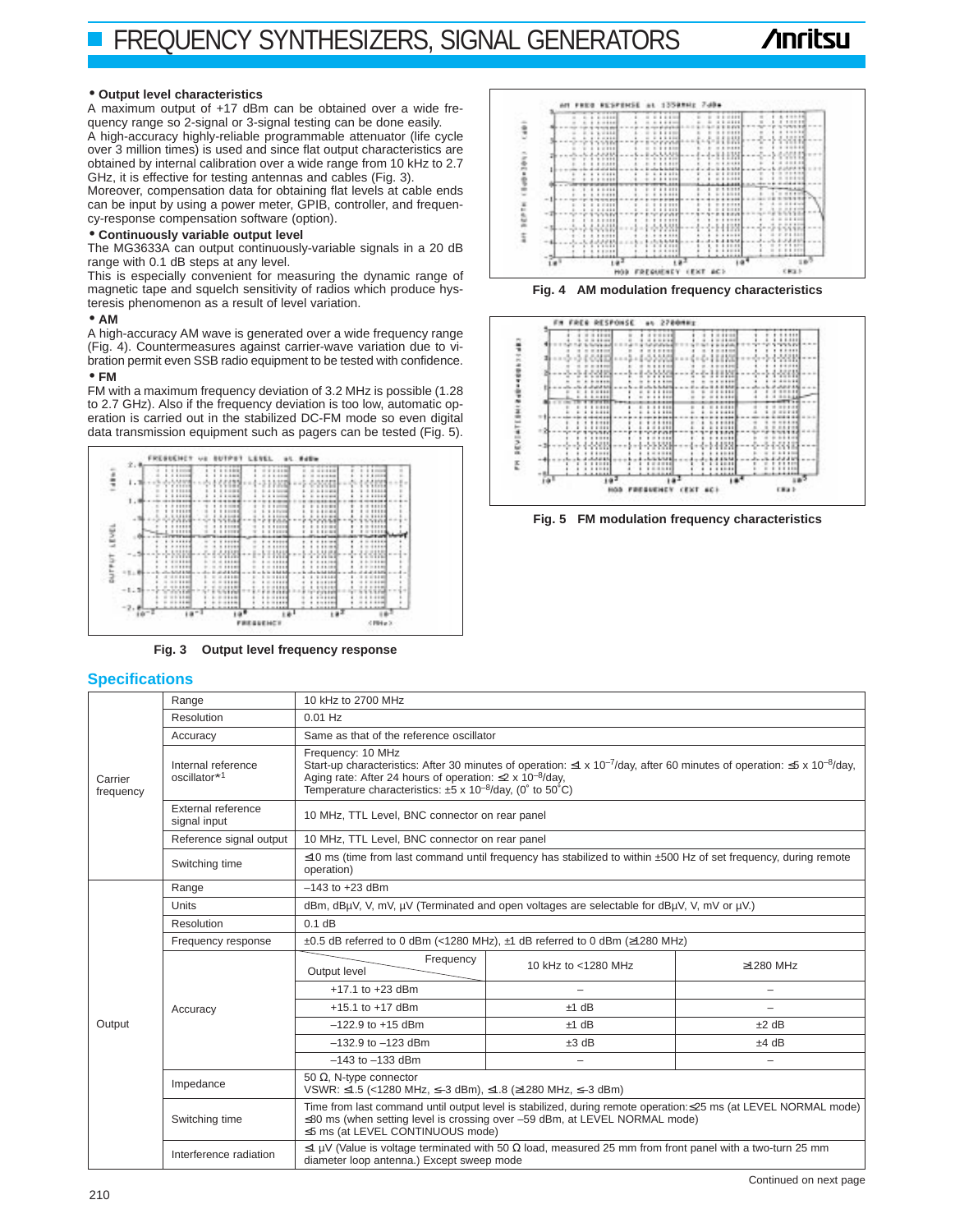# **FREQUENCY SYNTHESIZERS, SIGNAL GENERATORS**

|                         |                                             | At +7 dBm, CW mode: (fc: carrier frequency)                                                                                                                                                                                                                                                                                                                            |                                                                                                       |          |             |  |  |  |  |  |
|-------------------------|---------------------------------------------|------------------------------------------------------------------------------------------------------------------------------------------------------------------------------------------------------------------------------------------------------------------------------------------------------------------------------------------------------------------------|-------------------------------------------------------------------------------------------------------|----------|-------------|--|--|--|--|--|
| Signal purity           | Spurious                                    | Harmonics (2nd, 3rd): $\leq -30$ dBc (at $\geq 100$ kHz)<br>Sub-harmonics (fc/2, 3fc/2, 5fc/2): None (at <1280 MHz), $\leq$ 30 dBc (at $\geq$ 1280 MHz)<br>Non-harmonics:<br>$\leq$ -80 dBc (fc<640 MHz, ≥10 kHz offset)<br>≤-74 dBc (640 MHz≤fc<1280 MHz, ≥10 kHz offset)<br>≤-68 dBc (fc≥1280 MHz, ≥10 kHz offset)                                                   |                                                                                                       |          |             |  |  |  |  |  |
|                         |                                             | At +7 dBm, CW mode, 0°to 35°C                                                                                                                                                                                                                                                                                                                                          |                                                                                                       |          |             |  |  |  |  |  |
|                         |                                             | 1 kHz<br>20 to 300 kHz<br>Offset frequency                                                                                                                                                                                                                                                                                                                             |                                                                                                       |          |             |  |  |  |  |  |
|                         |                                             | $-116$ dBc/Hz<br>$-140$ dBc/Hz<br>0.01 to <40 MHz                                                                                                                                                                                                                                                                                                                      |                                                                                                       |          |             |  |  |  |  |  |
|                         |                                             | $-119$ dBc/Hz<br>$-145$ dBc/Hz<br>40 to <300 MHz                                                                                                                                                                                                                                                                                                                       |                                                                                                       |          |             |  |  |  |  |  |
|                         |                                             | 300 to <600 MHz<br>$-113$ dBc/Hz<br>$-143$ dBc/Hz                                                                                                                                                                                                                                                                                                                      |                                                                                                       |          |             |  |  |  |  |  |
|                         | SSB phase noise                             | $-107$ dBc/Hz<br>$-140$ dBc/Hz<br>600 to <1100 MHz                                                                                                                                                                                                                                                                                                                     |                                                                                                       |          |             |  |  |  |  |  |
|                         |                                             |                                                                                                                                                                                                                                                                                                                                                                        |                                                                                                       |          |             |  |  |  |  |  |
|                         |                                             | 1.1 to <2.4 GHz<br>$-101$ dBc/Hz<br>$-132$ dBc/Hz                                                                                                                                                                                                                                                                                                                      |                                                                                                       |          |             |  |  |  |  |  |
|                         |                                             | 2.4 to 2.7 GHz<br>$-97$ dBc/Hz<br>$-120$ dBc/Hz                                                                                                                                                                                                                                                                                                                        |                                                                                                       |          |             |  |  |  |  |  |
|                         |                                             |                                                                                                                                                                                                                                                                                                                                                                        | Floor noise: ≤145 dBc/Hz (40 to <1100 MHz)                                                            |          |             |  |  |  |  |  |
|                         | <b>Residual AM</b>                          | ≤0.02% rms at ≥150 kHz (demodulation band: 300 Hz to 3 kHz)                                                                                                                                                                                                                                                                                                            |                                                                                                       |          |             |  |  |  |  |  |
|                         | <b>Residual FM</b>                          | $\leq$ 0.8 Hz rms at <1280 MHz (demodulation band: 300 Hz to 3 kHz)<br>≤4 Hz rms at <1280 MHz (demodulation band: 50 Hz to 20 kHz)                                                                                                                                                                                                                                     |                                                                                                       |          |             |  |  |  |  |  |
|                         | Range                                       | 0 to 100%                                                                                                                                                                                                                                                                                                                                                              |                                                                                                       |          |             |  |  |  |  |  |
|                         | Resolution                                  | 0.1%                                                                                                                                                                                                                                                                                                                                                                   |                                                                                                       |          |             |  |  |  |  |  |
|                         | Internal modulation<br>frequency            | Fixed frequency: 400 Hz, 1 kHz<br>Variable frequency: 0.1 Hz to 50 kHz, 0.1 Hz resolution<br>Frequency accuracy: 100 ppm                                                                                                                                                                                                                                               |                                                                                                       |          |             |  |  |  |  |  |
|                         | Accuracy                                    |                                                                                                                                                                                                                                                                                                                                                                        | $\pm$ (5% of indicated value +2%) [at $\geq$ 250 kHz, $\leq$ +7 dBm, 0 to 90% and internal 1 kHz]     |          |             |  |  |  |  |  |
|                         |                                             | At $\leq +7$ dBm, $\pm$ 1 dB bandwidth                                                                                                                                                                                                                                                                                                                                 |                                                                                                       |          |             |  |  |  |  |  |
|                         |                                             | Lower modulation frequency limit                                                                                                                                                                                                                                                                                                                                       | 20 Hz (EXT AC mode), DC (EXT DC mode)                                                                 |          |             |  |  |  |  |  |
| Amplitude<br>modulation | Frequency response                          |                                                                                                                                                                                                                                                                                                                                                                        | Modulation<br>Carrier<br>factor<br>frequency                                                          | 0 to 30% | 30.1 to 80% |  |  |  |  |  |
|                         |                                             | Upper modulation frequency limit                                                                                                                                                                                                                                                                                                                                       | 0.25 MHz≤fc<0.5 MHz                                                                                   | 5 kHz    | 5 kHz       |  |  |  |  |  |
|                         |                                             |                                                                                                                                                                                                                                                                                                                                                                        | 0.5 MHz≤fc<80 MHz                                                                                     | 20 kHz   | 10 kHz      |  |  |  |  |  |
|                         |                                             |                                                                                                                                                                                                                                                                                                                                                                        | 80MHz≤fc                                                                                              | 50 kHz   | 20 kHz      |  |  |  |  |  |
|                         | <b>External modulation</b>                  | Input level: Approx. 2 Vp-p, 600 $\Omega$<br>Input Impedance: Nominal 600 $\Omega$                                                                                                                                                                                                                                                                                     |                                                                                                       |          |             |  |  |  |  |  |
|                         | Depth                                       | ≤1% (at ≥1 MHz, ≤+7 dBm, internal 1 kHz, 30%)<br>≤3% (at ≥1 MHz, ≤+7 dBm, internal 1 kHz, 80%)<br>$\leq$ 3% (at 250 kHz $\leq$ fc<1 MHz, $\leq$ +7 dBm, internal 1 kHz, 30%)<br>≤10% (at 250 kHz≤fc<1 MHz, ≤+7 dBm, internal 1 kHz, 80%)                                                                                                                               |                                                                                                       |          |             |  |  |  |  |  |
|                         | Incidental FM                               | ≤200 Hz peak (at ≥250 kHz, ≤+7 dBm, 1 kHz, 30%, demodulation band 0.3 to 3 kHz)                                                                                                                                                                                                                                                                                        |                                                                                                       |          |             |  |  |  |  |  |
|                         | Range                                       | 0 to 400 kHz (1 MHz $\leq$ f $c$ <40 MHz)<br>0 to 100 kHz (40 MHz≤fc<80 MHz)<br>0 to 200 kHz (80 MHz≤fc<160 MHz)<br>0 to 400 kHz (160 MHz≤fc<320 MHz)                                                                                                                                                                                                                  | 0 to 800 kHz (320 MHz≤fc<640 MHz)<br>0 to 1.6 MHz (640 MHz≤fc<1280 MHz)<br>0 to 3.2 MHz (1280 MHz≤fc) |          |             |  |  |  |  |  |
|                         | Resolution                                  | 10 Hz (0 to 9.99 kHz deviation)<br>1 kHz (100 to 666 kHz deviation)<br>100 Hz (10 to 99.9 kHz deviation)<br>10 kHz (1 to 3.2 MHz deviation)                                                                                                                                                                                                                            |                                                                                                       |          |             |  |  |  |  |  |
| Frequency               | Internal modulation<br>frequency            | Fixed frequency: 400 Hz, 1 kHz<br>Variable frequency: 0.1 to 100 kHz. 0.1 Hz resolution<br>Frequency accuracy: 100 ppm                                                                                                                                                                                                                                                 |                                                                                                       |          |             |  |  |  |  |  |
| modulation              | Accuracy                                    | ± (5% of indicated value +20 Hz) [internal 1 kHz]                                                                                                                                                                                                                                                                                                                      |                                                                                                       |          |             |  |  |  |  |  |
|                         | Modulation frequency<br>response            | $±1$ dB bandwidth<br>Frequency range: 20 Hz to 100 kHz (EXT AC mode), DC to 100 kHz (EXT DC mode)                                                                                                                                                                                                                                                                      |                                                                                                       |          |             |  |  |  |  |  |
|                         | External modulation                         | Input level: Approx. 2 Vp-p/600 $\Omega$<br>Input impedance: Nominal 600 $\Omega$                                                                                                                                                                                                                                                                                      |                                                                                                       |          |             |  |  |  |  |  |
|                         | Distortion                                  | $\leq$ 1% (internal 1 kHz, 3.5 kHz deviation)                                                                                                                                                                                                                                                                                                                          |                                                                                                       |          |             |  |  |  |  |  |
|                         | Incidental AM                               | $\leq$ 0.4% (internal 1 kHz, 22.5 kHz deviation, demodulation band 0.3 to 3 kHz)                                                                                                                                                                                                                                                                                       |                                                                                                       |          |             |  |  |  |  |  |
|                         | Carrier frequency<br>accuracy in DC-FM mode | ±500 Hz for 30-minute period after calibration and 2-hour warm-up (at <1280 MHz, <10 kHz deviation)                                                                                                                                                                                                                                                                    |                                                                                                       |          |             |  |  |  |  |  |
| Phase<br>modulation     | Range                                       | 0 to 80 rad (1 MHz $\leq$ fc $<$ 40 MHz)<br>0 to 160 rad (320 MHz≤fc<640 MHz)<br>0 to 20 rad (40 MHz $\leq$ fc $<$ 80 MHz)<br>0 to 320 rad (640 MHz≤fc<1280 MHz)<br>0 to 40 rad (80 MHz≤fc<160 MHz)<br>0 to 640 rad (1280 MHz≤fc)<br>0 to 80 rad (160 MHz≤fc<320 MHz)<br>Besides radian, deg unit is also possible for phase deviation display. However, max. 999 deg. |                                                                                                       |          |             |  |  |  |  |  |
|                         | Resolution                                  | 0.01 rad (0 to 9.99 rad deviation)<br>1 rad (100 to 640 rad deviation)<br>0.1 rad (10 to 99.9 rad deviation)                                                                                                                                                                                                                                                           |                                                                                                       |          |             |  |  |  |  |  |
|                         | Internal modulation<br>frequency            | Fixed frequency: 400 Hz, 1 kHz<br>Variable frequency: 0.1 Hz to 5 kHz, 0.1 Hz resolution<br>Frequency accuracy: 100 ppm                                                                                                                                                                                                                                                |                                                                                                       |          |             |  |  |  |  |  |
|                         | Accuracy                                    | ±(10% of indicated value +0.05 rad) [internal 1 kHz modulation]                                                                                                                                                                                                                                                                                                        |                                                                                                       |          |             |  |  |  |  |  |
|                         | Modulation frequency<br>response            | $±1$ dB bandwidth                                                                                                                                                                                                                                                                                                                                                      | Frequency range: 20 Hz to 5 kHz (EXT AC mode), DC to 5 kHz (EXT DC mode)                              |          |             |  |  |  |  |  |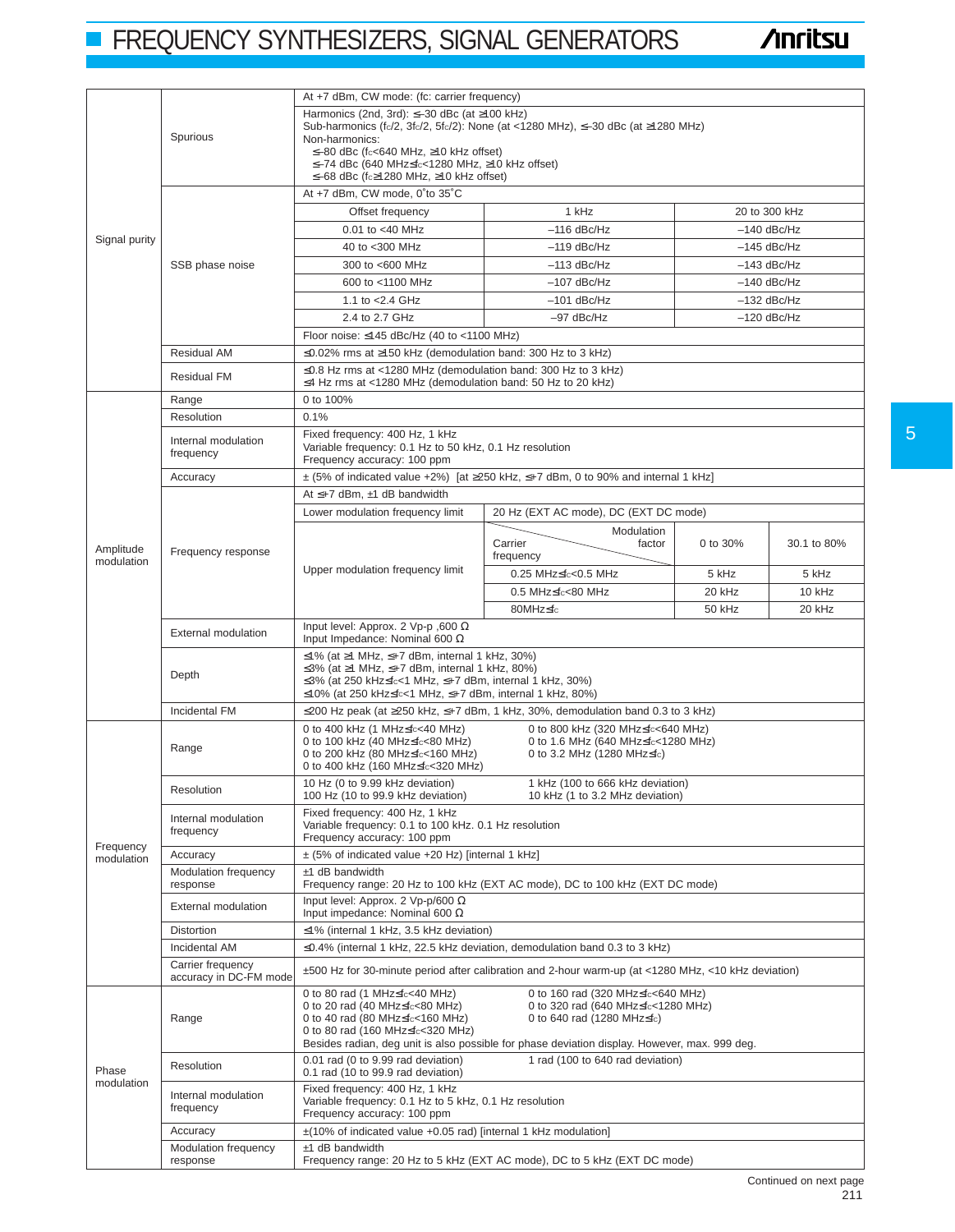# **FREQUENCY SYNTHESIZERS, SIGNAL GENERATORS**

**/inritsu** 

|                        |                                       |                                                                                                                                                                                                                                   |                                                                                           | Input level: Approx. 2 Vp-p/600 $\Omega$           |           |                                                                                 |                          |             |              |  |  |
|------------------------|---------------------------------------|-----------------------------------------------------------------------------------------------------------------------------------------------------------------------------------------------------------------------------------|-------------------------------------------------------------------------------------------|----------------------------------------------------|-----------|---------------------------------------------------------------------------------|--------------------------|-------------|--------------|--|--|
| Phase<br>modulation    | <b>External modulation</b>            | Input impedance: Nominal 600 $\Omega$                                                                                                                                                                                             |                                                                                           |                                                    |           |                                                                                 |                          |             |              |  |  |
|                        | Distortion                            | $\leq$ 1% (internal 1 kHz, 5 rad modulation)                                                                                                                                                                                      |                                                                                           |                                                    |           |                                                                                 |                          |             |              |  |  |
| Internal<br>modulation | Frequency range                       | 400 Hz, 1 kHz (fixed oscillator)<br>0.1 Hz to 100 kHz (variable oscillator)<br>DC voltage signals equivalent peak values of internal modulating sine wave can be applied as a modulating signal<br>using the SPECIAL FUNCTION.    |                                                                                           |                                                    |           |                                                                                 |                          |             |              |  |  |
| signal                 | Resolution                            | $0.1$ Hz                                                                                                                                                                                                                          |                                                                                           |                                                    |           |                                                                                 |                          |             |              |  |  |
|                        | Frequency accuracy                    | $100$ ppm                                                                                                                                                                                                                         |                                                                                           |                                                    |           |                                                                                 |                          |             |              |  |  |
|                        | Distortion                            |                                                                                                                                                                                                                                   |                                                                                           |                                                    |           | $\leq$ 0.03% (fixed, 400 Hz and 1 kHz), $\leq$ 0.3% (variable, 20 Hz to 50 kHz) |                          |             |              |  |  |
| Memory                 | Frequency memory                      |                                                                                                                                                                                                                                   | 1000 carrier frequencies (store/recall)                                                   |                                                    |           |                                                                                 |                          |             |              |  |  |
| function               | <b>Function memory</b>                |                                                                                                                                                                                                                                   | 100 panel settings (store recall)                                                         |                                                    |           |                                                                                 |                          |             |              |  |  |
|                        | Sweep mode                            |                                                                                                                                                                                                                                   | Carrier frequency, output level, AF frequency                                             |                                                    |           |                                                                                 |                          |             |              |  |  |
|                        |                                       |                                                                                                                                                                                                                                   |                                                                                           |                                                    |           |                                                                                 |                          |             |              |  |  |
|                        |                                       |                                                                                                                                                                                                                                   |                                                                                           |                                                    |           | Carrier frequency                                                               | Output level<br>√*2      |             | AF frequency |  |  |
|                        |                                       | Pattern                                                                                                                                                                                                                           |                                                                                           | Start/stop                                         |           | $\sqrt{}$                                                                       |                          |             |              |  |  |
|                        |                                       |                                                                                                                                                                                                                                   |                                                                                           | Center/span                                        |           | $\sqrt{}$                                                                       | $\sqrt{2}$               |             | $\sqrt{}$    |  |  |
|                        |                                       |                                                                                                                                                                                                                                   |                                                                                           | Entering number of steps                           |           | $\sqrt{}$                                                                       | $\overline{\phantom{0}}$ |             | $\sqrt{}$    |  |  |
|                        |                                       | <b>Step</b>                                                                                                                                                                                                                       |                                                                                           | Entering step size                                 |           | $\sqrt{ }$                                                                      | $\sqrt*3$                |             | $\sqrt{}$    |  |  |
|                        | Sweep pattern                         |                                                                                                                                                                                                                                   |                                                                                           | <b>LOG 1%</b>                                      |           | $\sqrt{}$                                                                       |                          |             | $\sqrt{}$    |  |  |
| Sweep<br>function      |                                       |                                                                                                                                                                                                                                   |                                                                                           |                                                    |           | Frequency memory                                                                | Function memory          |             |              |  |  |
|                        |                                       |                                                                                                                                                                                                                                   |                                                                                           | Continuous address                                 |           |                                                                                 | V                        |             |              |  |  |
|                        |                                       | Pattern                                                                                                                                                                                                                           |                                                                                           | Random address                                     |           | √                                                                               | $\sqrt{}$                |             |              |  |  |
|                        |                                       |                                                                                                                                                                                                                                   |                                                                                           | Continuous, random mixed                           |           | $\sqrt{2}$                                                                      | $\sqrt{}$                |             |              |  |  |
|                        |                                       |                                                                                                                                                                                                                                   |                                                                                           |                                                    |           | $20*4$                                                                          | $20*4$                   |             |              |  |  |
|                        |                                       | Maximum number of steps                                                                                                                                                                                                           |                                                                                           |                                                    |           |                                                                                 |                          |             |              |  |  |
|                        | Sweep time                            | 0.1 ms to 600 s, 0.01 ms resolution (minimum time depends on the switching time of each function.)                                                                                                                                |                                                                                           |                                                    |           |                                                                                 |                          |             |              |  |  |
|                        | Marker                                | One movable marker<br>Staircase (saw-tooth waveform), Start point: 0 V, Stop point: 10 V                                                                                                                                          |                                                                                           |                                                    |           |                                                                                 |                          |             |              |  |  |
|                        | Sweep signal output                   |                                                                                                                                                                                                                                   |                                                                                           |                                                    |           |                                                                                 |                          |             |              |  |  |
|                        | Modulation signal output              |                                                                                                                                                                                                                                   | Modulation signal is output when modulating.<br>Output level: Approx. 2 Vp-p/600 $\Omega$ |                                                    |           |                                                                                 |                          |             |              |  |  |
|                        | Simultaneous<br>modulation            | Simultaneous modulation is possible in combinations shown below.                                                                                                                                                                  |                                                                                           |                                                    |           |                                                                                 |                          |             |              |  |  |
|                        |                                       |                                                                                                                                                                                                                                   |                                                                                           | <b>INT AM</b>                                      | EXT AM    | INT FM                                                                          | <b>EXT FM</b>            | INT øM      |              |  |  |
|                        |                                       | EXT øM                                                                                                                                                                                                                            |                                                                                           | $\sqrt{}$                                          | $\sqrt{}$ | $\qquad \qquad -$                                                               |                          | $\sqrt{*}6$ |              |  |  |
|                        |                                       | INT øM                                                                                                                                                                                                                            |                                                                                           | $\sqrt*5$                                          | $\sqrt{}$ | $\overline{\phantom{0}}$                                                        | $\overline{\phantom{0}}$ |             |              |  |  |
|                        |                                       | <b>EXT FM</b>                                                                                                                                                                                                                     |                                                                                           | $\sqrt{}$                                          | $\sqrt{}$ | √*6                                                                             |                          |             |              |  |  |
| Other                  |                                       | <b>INT FM</b>                                                                                                                                                                                                                     |                                                                                           | $\sqrt*5$                                          | $\sqrt{}$ |                                                                                 |                          |             |              |  |  |
| functions              |                                       | EXT AM                                                                                                                                                                                                                            |                                                                                           | $\sqrt{}$                                          |           |                                                                                 |                          |             |              |  |  |
|                        | Relative value display                |                                                                                                                                                                                                                                   |                                                                                           |                                                    |           |                                                                                 |                          |             |              |  |  |
|                        | Continuously variable                 | Carrier frequency, output level<br>Continuously variable within a $\pm$ 10 dB range of the set level                                                                                                                              |                                                                                           |                                                    |           |                                                                                 |                          |             |              |  |  |
|                        | output level mode<br>Trigger function | Step size: 0.1 dB<br>Previously programmed operation procedure can be started by a trigger input through its input terminal (on rear panel,<br>BNC connector, TTL level). Maximum program steps for triggered operation: 99 steps |                                                                                           |                                                    |           |                                                                                 |                          |             |              |  |  |
|                        | Memory backup                         |                                                                                                                                                                                                                                   |                                                                                           | Last settings are stored when power is turned off. |           |                                                                                 |                          |             |              |  |  |
|                        | <b>GPIB</b>                           |                                                                                                                                                                                                                                   |                                                                                           |                                                    |           | Interface function: SH1, AH1, T5, L3, TE0, LE0, SR1, RL1, PP0, DC1, DT1, C0     |                          |             |              |  |  |
|                        |                                       |                                                                                                                                                                                                                                   |                                                                                           |                                                    |           |                                                                                 |                          |             |              |  |  |
| Reverse power          |                                       | Maximum reverse input power: 50 W (<1000 MHz), 25 W ( $\geq$ 1000 MHz), ±DC 50 V                                                                                                                                                  |                                                                                           |                                                    |           |                                                                                 |                          |             |              |  |  |
| Operating temperature  |                                       | $0^\circ$ to $50^\circ$ C                                                                                                                                                                                                         |                                                                                           |                                                    |           |                                                                                 |                          |             |              |  |  |
| Power                  |                                       | $\overline{^{*7}}$ Vac $^{+10}_{-15}$ %, 48 to 63 Hz, ≤270 VA                                                                                                                                                                     |                                                                                           |                                                    |           |                                                                                 |                          |             |              |  |  |
| Dimensions and mass    |                                       | 426 (W) x 177 (H) x 451 (D) mm, ≤32 kg                                                                                                                                                                                            |                                                                                           |                                                    |           |                                                                                 |                          |             |              |  |  |
| $EMC^*$ <sup>8</sup>   |                                       | EN55011: 1991, Group 1, Class A<br>EN50082-1: 1992                                                                                                                                                                                |                                                                                           |                                                    |           |                                                                                 |                          |             |              |  |  |
| Safety                 |                                       | EN61010-1:1993 (Installation Category II, Pollution Degree II)                                                                                                                                                                    |                                                                                           |                                                    |           |                                                                                 |                          |             |              |  |  |

 $*1$ : Aging rates up to 5 x 10<sup>-10</sup>/day are available as option.<br> $*2$ : Step width: Max 20 dB

 $*2$ : Step width: Max. 20 dB<br> $*3$ : 0.1 dB step size only

 $*3$ : 0.1 dB step size only<br> $*4$ : One continuous addr

\*4: One continuous address setting is counted as 3 steps.

\*5: Same one internal modulation frequency is used.

\*6: Different deviation settings are possible for INT and EXT modulations (using the SPECIAL FUNCTION).

\*7: Specify one nominal line voltage between 100 and 240 V when ordering. However maximum operational voltage is limited to 250 V.

\*8: Electromagnetic Compatibility